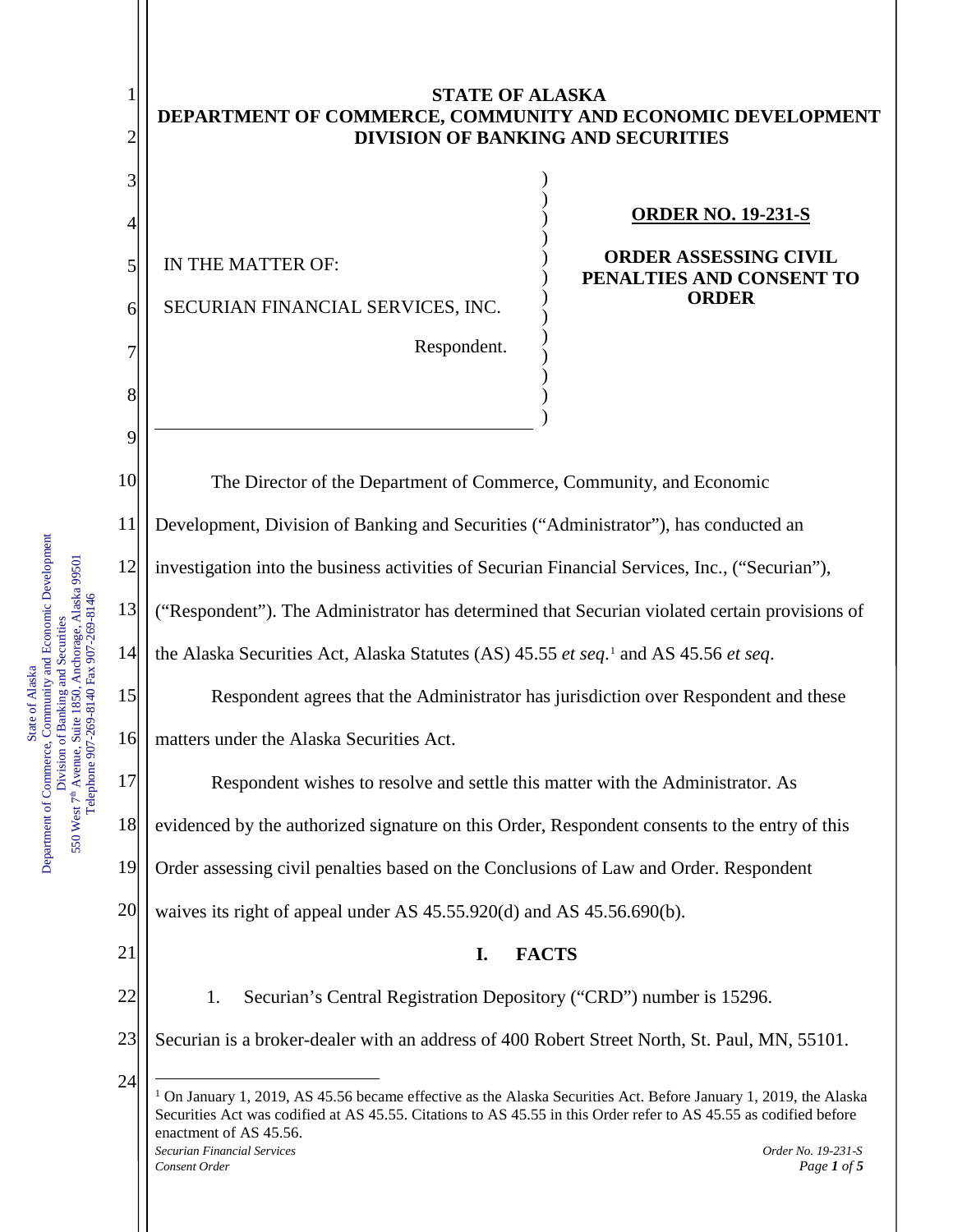1 2 3 Securian has been registered in Alaska as a broker-dealer since February 15, 1985 and has been a federal covered investment adviser (SEC No. 8-31955) notice filed in Alaska since January 1, 1999.

4 5 2. Securian has a registered broker-dealer branch (CRD No. 98960) located at 3301 C St., Suite 501 in Anchorage, Alaska (the "Anchorage Branch").

6 3. Securian began offering broker-dealer services at the Anchorage Branch on January 2, 1997 and began offering investment advisory services at the Anchorage Branch on July 6, 2001.

4. B.M., a Securian independent contractor, was the person-in-charge of the Anchorage Branch until December 27, 2016. B.M. was properly registered as a broker-dealer agent and investment adviser representative in Alaska.

5. On or about January 20, 2016, J.F., a Securian independent contractor purchased the Anchorage Branch's book of business from B.M.

19 6. On August 21, 2019, the Administrator conducted a routine broker-dealer branch examination of the Anchorage Branch. During the examination, the Administrator discovered that J.F. and three Securian independent contractors (collectively, "Four Representatives") had provided investment advisory services to twenty-six Alaska clients from December 27, 2016 through August 21, 2019 without being registered as investment adviser representatives in Alaska.

20 21 22 23 7. The Administrator contacted Securian to inform Securian that the Four Representatives lacked registrations as investment adviser representatives in Alaska. Securian was not aware that the Four Representatives lacked registrations as investment adviser representatives in Alaska until the Administrator informed Securian of that fact.

24

8. Securian immediately submitted investment adviser representative registration

*Securian Financial Services Order No. 19-231-S Consent Order Page 2 of 5 Page 2 of 5*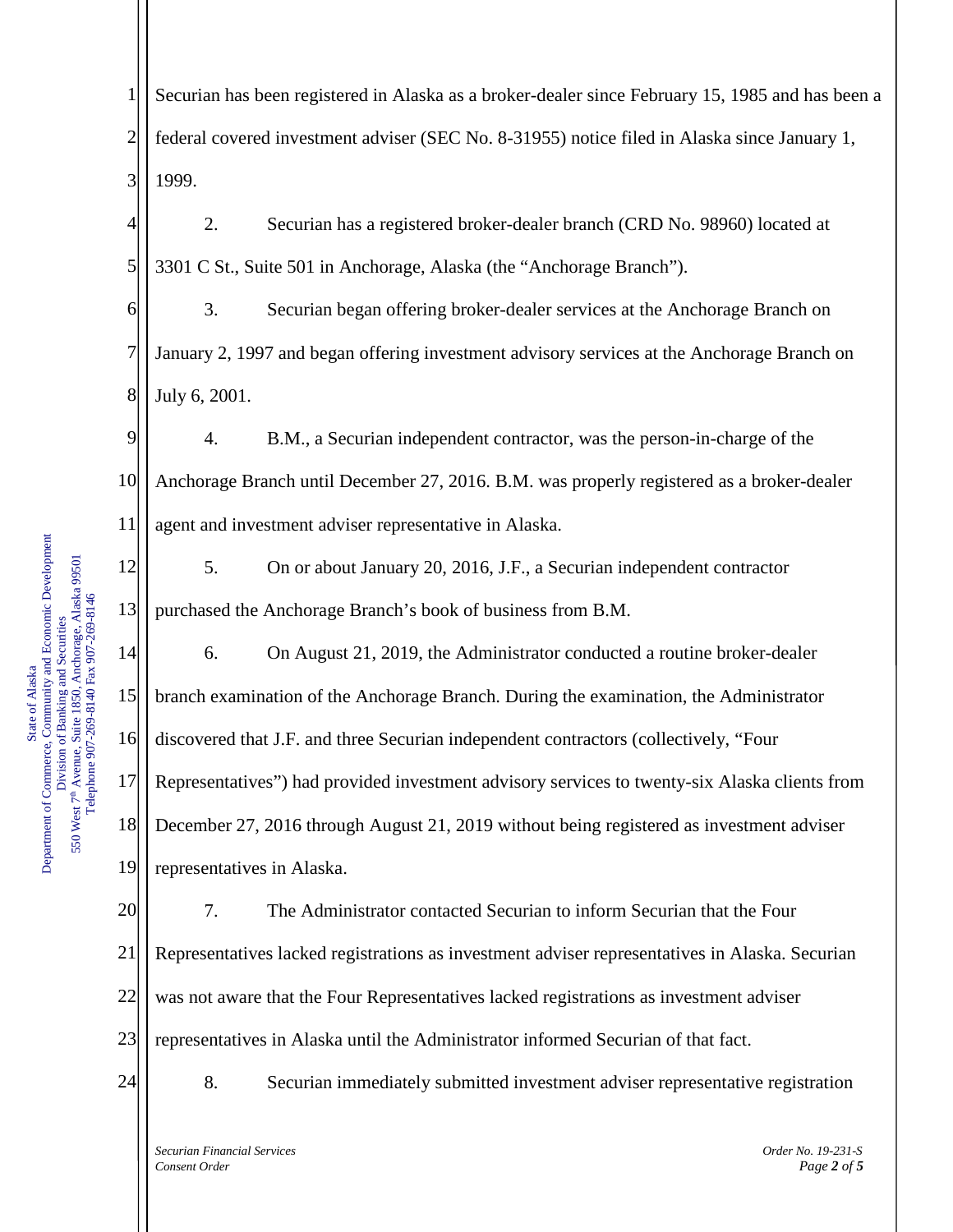| $\mathbf 1$    | applications for the Four Representatives to be registered in Alaska.                      |
|----------------|--------------------------------------------------------------------------------------------|
| $\overline{c}$ | 9.<br>Securian has fully cooperated with the Administrator in its investigation into       |
| 3              | this matter.                                                                               |
| 4              | <b>CONCLUSIONS OF LAW</b><br>II.                                                           |
| 5              | For the period of December 27, 2016 through December 31, 2018                              |
| 6              | The Four Representatives acted as "investment adviser representatives" in<br>1.            |
| 7              | Alaska as that term was defined in AS $45.55.990(15)(A)(i)$ and (ii).                      |
| 8              | 2.<br>Securian violated AS 45.55.030(h) by associating with the Four Representatives       |
| 9              | as investment adviser representatives without them being registered in Alaska.             |
| 10             | 3.<br>Securian is subject to a civil penalty under AS $45.55.920(c)$ because it violated   |
| 11             | AS 45.55.030(h).                                                                           |
| 12             | For the period of January 1, 2019 through August 21, 2019                                  |
| 13             | 1.<br>The Four Representatives acted as "investment adviser representatives" in            |
| 14             | Alaska as that term is defined in AS 45.56.900(19).                                        |
| 15             | 2.<br>Securian violated AS 45.56.340(d) by associating with the Four Representatives       |
| 16             | as investment adviser representatives without being registered in Alaska.                  |
| 17             | Securian is subject to a civil penalty under AS 45.56.690(d) because it violated<br>3.     |
| 18             | AS 45.56.340(d).                                                                           |
| 19             | III.<br><b>ORDER</b>                                                                       |
| 20             | Pursuant to AS 45.55.920 and 45.56.690, and on the basis of the Findings of Fact,          |
| 21             | Conclusions of Law, and Respondent's consent to the entry of this Order, the Administrator |
| 22             | <b>ORDERS:</b>                                                                             |
| 23             | 1.<br>Respondent to comply with all provisions of the Alaska Securities Act and            |
| 24             | associated regulations.                                                                    |
|                |                                                                                            |
|                | Securian Financial Services<br>Order No. 19-231-S<br>Page 3 of 5<br>Consent Order          |

State of Alaska<br>Department of Commerce, Community and Economic Development<br>Division of Banking and Securities<br>550 West 7<sup>th</sup> Avenue, Suite 1850, Anchorage, Alaska 99501<br>Telephone 907-269-8140 Fax 907-269-8146 Department of Commerce, Community and Economic Development 550 West 7<sup>th</sup> Avenue, Suite 1850, Anchorage, Alaska 99501 Telephone 907-269-8140 Fax 907-269-8146 Division of Banking and Securities State of Alaska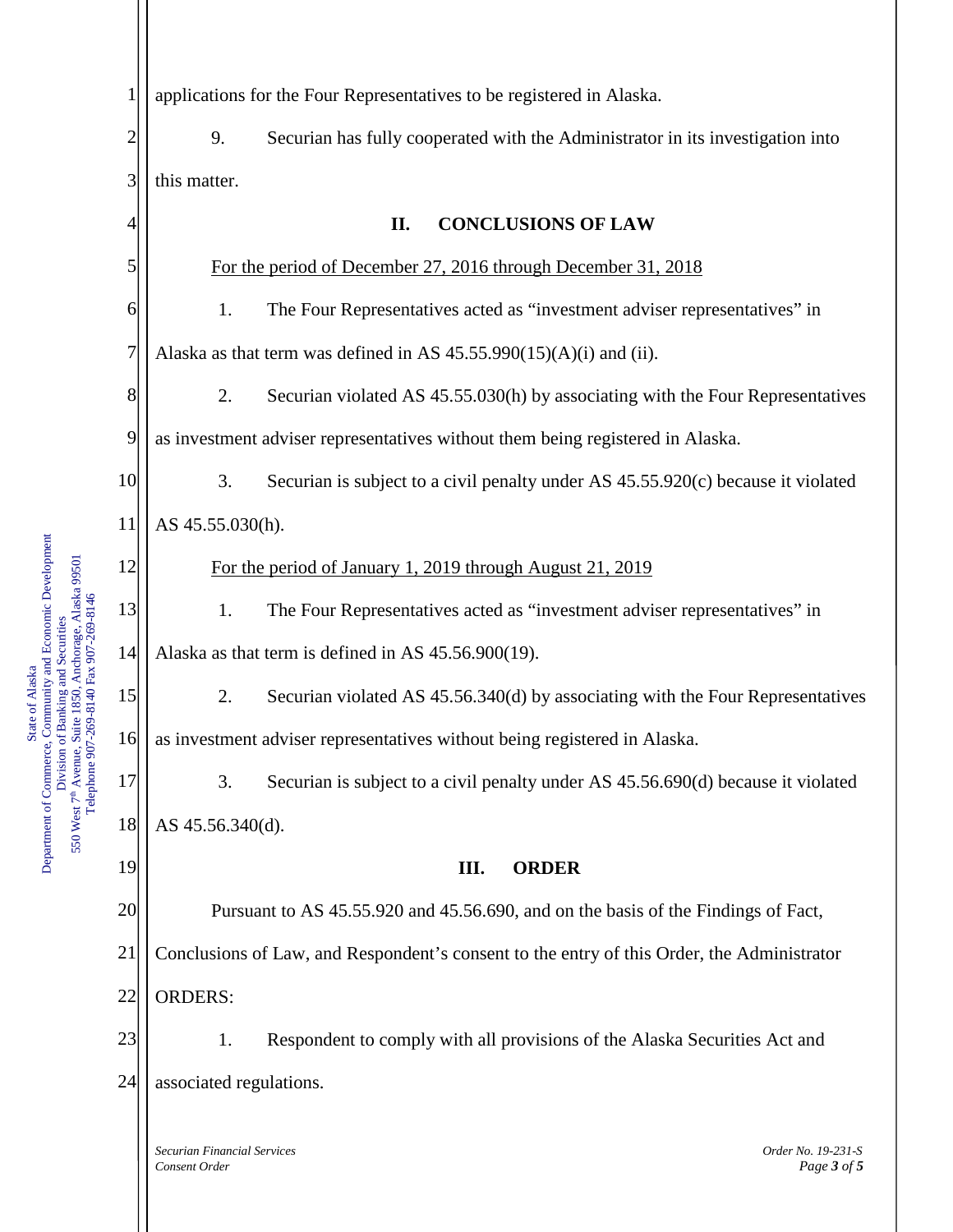| $\mathbf 1$    | Respondent to pay a civil penalty in the amount of $$10,000.2$<br>2.                               |
|----------------|----------------------------------------------------------------------------------------------------|
| $\overline{2}$ | <b>IT IS SO ORDERED</b>                                                                            |
| 3              | <b>JULIE ANDERSON, COMMISSIONER</b>                                                                |
| $\overline{4}$ | Department of Commerce, Community and<br>Economic Development                                      |
| 5              | Dated this<br>3/31/2020<br>/s/ Patrice Walsh                                                       |
| 6              | BY: Patrice Walsh, Director<br>Division of Banking and Securities                                  |
| 7              |                                                                                                    |
| 8              |                                                                                                    |
| 9              |                                                                                                    |
| 10             |                                                                                                    |
| 11             |                                                                                                    |
| 12             |                                                                                                    |
| 13             | Consent to Entry of Order                                                                          |
| 14             | Securian Financial Services, Inc.                                                                  |
| 15             | I, Kimberly Carpenter, state that I am the <u>Sr. Vice President</u><br>of Securian                |
| 16             | Financial Services, Inc. ("Securian"); that I am authorized to act on its behalf; that I have read |
| 17             | the foregoing Order and that I know and fully understand the Order's contents; that Securian       |
| 18             | acknowledges violation of the Alaska Securities Act; that Securian has been advised of the         |
| 19             | right to a hearing and Securian expressly waives its right to hearing in this matter; that         |
| 20             | Securian voluntarily and without any force of duress, consents to the entry of this Order; that    |
| 21             | Securian understands that the Administrator reserves the right to take further actions to enforce  |
| 22             | this Order or to take appropriate action upon discovery of other violations of the Alaska          |
| 23             | Securities Act, and that Securian will fully comply with the terms and conditions stated herein.   |
| 24             |                                                                                                    |

 $2$  Civil penalty calculated at \$5,000 for the violations covering the period December 27, 2016 through December 31,

<span id="page-3-0"></span>2018 and \$5,000 for the violation covering the period January 1, 2018 through August 21, 2019.

State of Alaska<br>Department of Commerce, Community and Economic Development<br>Division of Banking and Securities<br>550 West 7<sup>th</sup> Avenue, Suite 1850, Anchorage, Alaska 99501<br>Telephone 907-269-8140 Fax 907-269-8146 Department of Commerce, Community and Economic Development 550 West 7<sup>th</sup> Avenue, Suite 1850, Anchorage, Alaska 99501 Telephone 907-269-8140 Fax 907-269-8146 Division of Banking and Securities State of Alaska